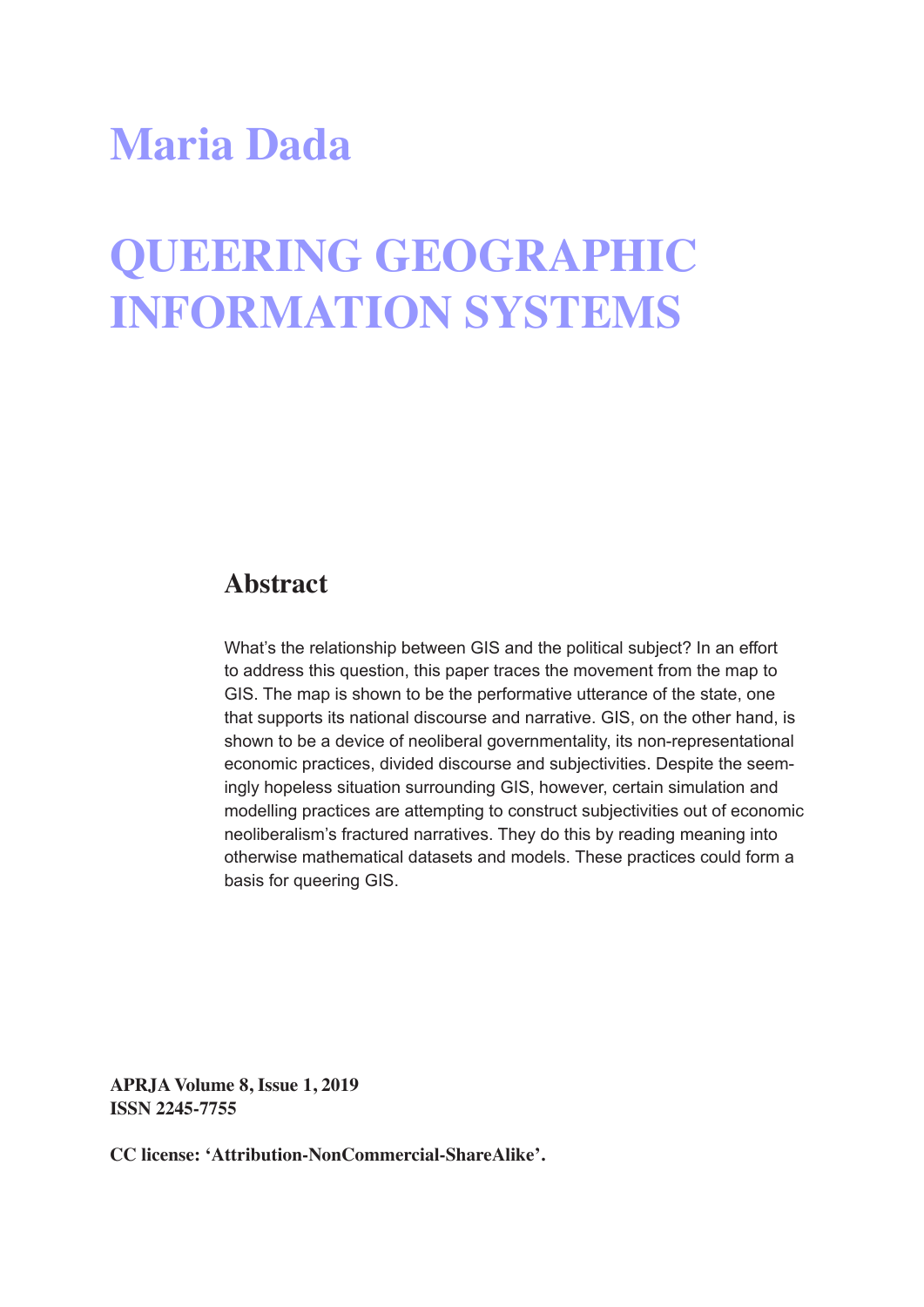# **Introduction**

The field of cartography as the academic study of the history and meaning of mapmaking is in decline, or "is dead" ("Cartography Is Dead" 4), according to Denis Wood, one of the foregrounding figures of critical cartography. It is being ingested into what might, on the surface, seem like a continuation of the discipline but in fact is not. The practice taking over from cartography is that of digital modelling.

Nonetheless, many critical cartographers including Wood, find no reason to bemoan this loss. They might even celebrate it. "Thank God" ("Cartography Is Dead"), proclaims Wood (4). Contrary to what one might imagine, the map is a relatively recent practice dating back only to the 1500s. Its lineage coincides with the emergence of the disciplinary sovereignty and the state's right to political violence, what political theorist Archille Mbembe would call necro-political power.

The map in that sense is a performative utterance of state territory. Without a map, the state would not be conceived of as a thing, a map-able object with borders and edges, "state borders are brought into being through mapping" (*The Power of Maps* 45). The map becomes the icon or as historian and political scientist Benedict Anderson claims the logo of the state and this icon with its definite borders erases the lineage of its construction.

As critical geographers such as Paul A. Longley and Matthew W. Wilson affirm, it is not that the map was transformed into a digital map but rather that digital modelling as a practice cannibalised the remnants of a dying tradition for its own gains (Longley; Wilson). Accordingly, the trajectory of the move from mapping to Geographic Information Systems (hereafter GIS) is not a linear progression

but rather a disruption and displacement of the map by the model. In fact, most applications that later become the digital map didn't have a map to begin with. They were created in order to forecast population information for the user by city officials, planners and businesses. The so-called maps, such as the OXAV and SYMAP were complex and had their own symbols with an accompanied user manual that explains how they were to be interpreted. None had a drawing of the terrain or land.

The following paper extends this discourse by showing the relationship between subjectivity and GIS, a relationship that is missing from various accounts of critical GIS which centre on critiquing statistical modelling for its alleged positivism as does Stan Openshaw, for instance, in his 1991 article, "A view on the GIS crisis in geography". Rather than interpret digital modelling as strictly a quantitative method, as Openshaw regarded it, this paper reveals its performativity, one that is remarkably different from that of the map. The two are similar in that they not only describe but rather construct territories, understood as extension of sovereign power, however with modelling, these territories are no longer bound to the land, they are no longer strictly spatial but rather penetrate the psychology, behaviour and even molecules of those subjected to its power.

Digital media theorists such as Alexander Galloway and Bernard Stiegler, following Gilles Deleuze in the article "Postscript to the Societies of Control," have interpreted this territorial permeation by digital media more generally as a cause for the disarmament of the political subject, the subject's endless division into manipulable units of data or code. Deleuze himself sees the individual subject transformed into a dividual, endless units of data subtracted from individuals and their bodies, he explains, "Individuals have become 'dividuals,' and masses, samples,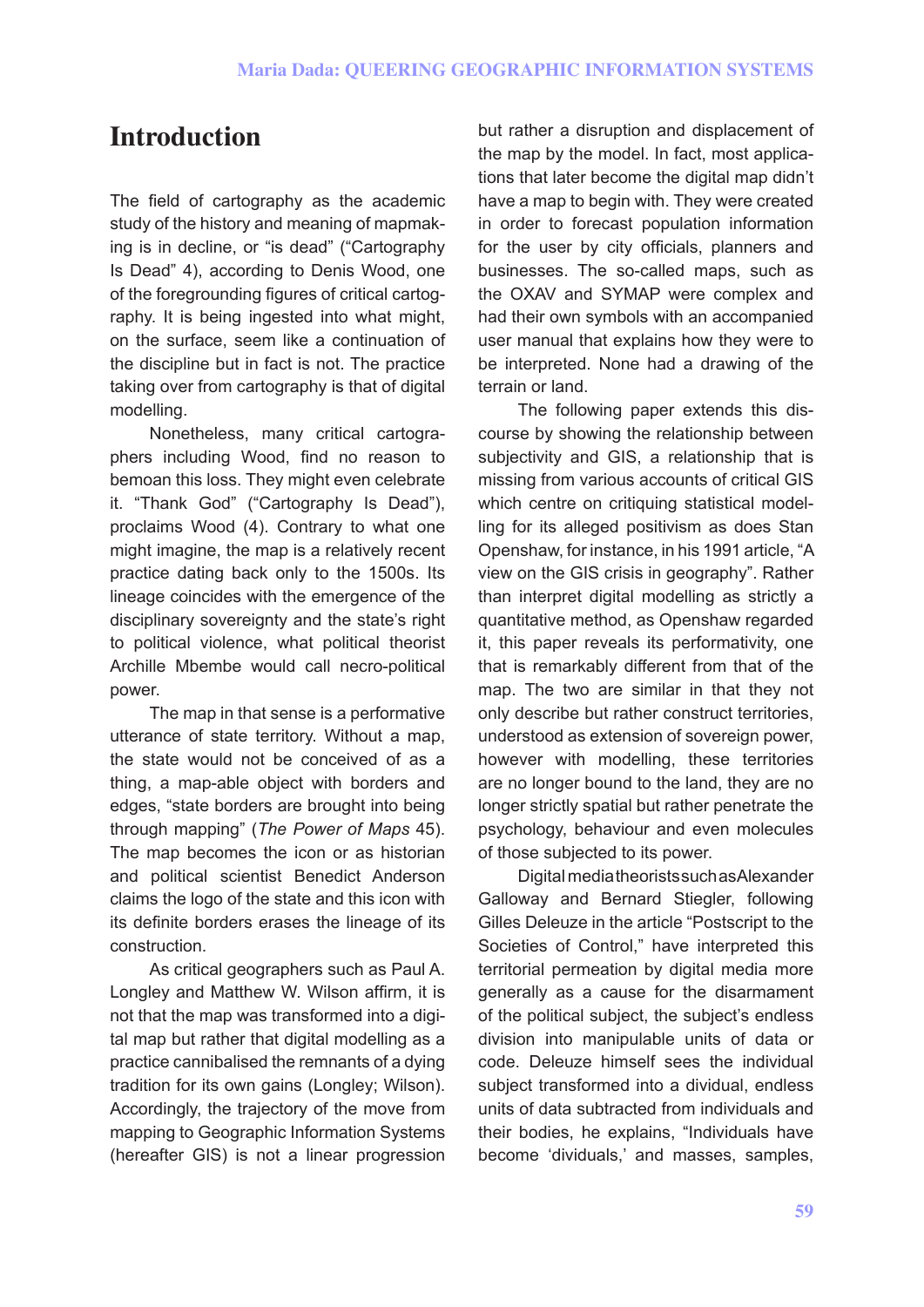data, markets or 'banks'"(5). In *The Exploit*  Galloway and Eugene Thacker also suggest that the political subject of digital media is divided into atomic units that make up part of a larger network. Paul B. Preciado, on the other hand, sees this type of control modulating subjectivities at a molecular level through pharmaceuticals. GIS could, therefore, be seen to follow this logic and further dismantle the political subject into units of data through its use of statistics and cognitive psychology. Contrary to this reasoning, however, this paper shows that GIS or digital modelling in fact offers a way to potentially unearth a radical political subject.

With that in mind, this paper is divided into five sections. Section one begins with the problem set out by Deleuze in "Postscript to the Societies of Control." It relates his article to Michel Foucault's work on neoliberalism in *The Birth of Biopolitics*, setting the scene for section two where the link between Deleuze and Foucault's ideas around subjectivity are brought closer to the economic practices of digital modelling through the work of Philip Mirowski.

The remaining three sections delineate the movement from mapping to GIS within the fields of cartography and geography more specifically. The key difference between GIS, which is largely based in non-representational economic practices, and maps, which is based in narrative, is outlined in section five. Finally, the conclusion touches on the ways in which GIS could potentially reinstate a form of political subjectivity and retain a critical dimension.

#### **Deleuze after Foucault**

Deleuze's article "Postscript to the Societies of Control" references and extends Foucault's work, primarily *Discipline and Punish*, but

also includes Foucault's work on biopolitics and political economy. Foucault centres much of his later publications and lectures on the genealogy of power, or what he calls the knowledge-power nexus. In *Discipline and Punish* he shows the movement of power from what many, including political theorist Achilles Mbembe, have referred to as necropolitical power; the power of the sovereign king to take away life as a form of punishment for transgressing his law, to regimes of discipline or disciplinary society, where control is no longer based in the threat of death. Instead, disciplinary society is engaged in the self-disciplinary techniques of discourse, the institutions and surveillance mechanisms similar to the architecture of the panopticon as described by Jeremy Bentham.

However, according to Deleuze, the institutions that Foucault describes in *Discipline and Punish*, are in crisis or in perpetual need of reform. They have been replaced by "a new monster" (Deleuze 444). Disciplinary control is no longer positioned at the institutional level but has rather been internalised by each subject who as a result is no longer a subject but a 'dividual', a term Deleuze shares with Félix Guattari. In other words, it is no longer the architecture of the school, the barracks, the prison that keep us from misbehaving. Control society works at modulating subjectivities at a more granular level through mechanisms that theorists, including Galloway, have interpreted to resemble those of digital media.

Actually, Foucault, in his lectures on *The Birth of Biopolitics*, delivered around thirteen years prior to the publication of "Postscript to the Societies of Control," was beginning to touch on some of these ideas. His account, described in the remainder of this section, offers an alternative interpretation to Deleuze's notion of the dividual which informs its relationship to digital modelling and GIS.

He dedicates the lectures to highlighting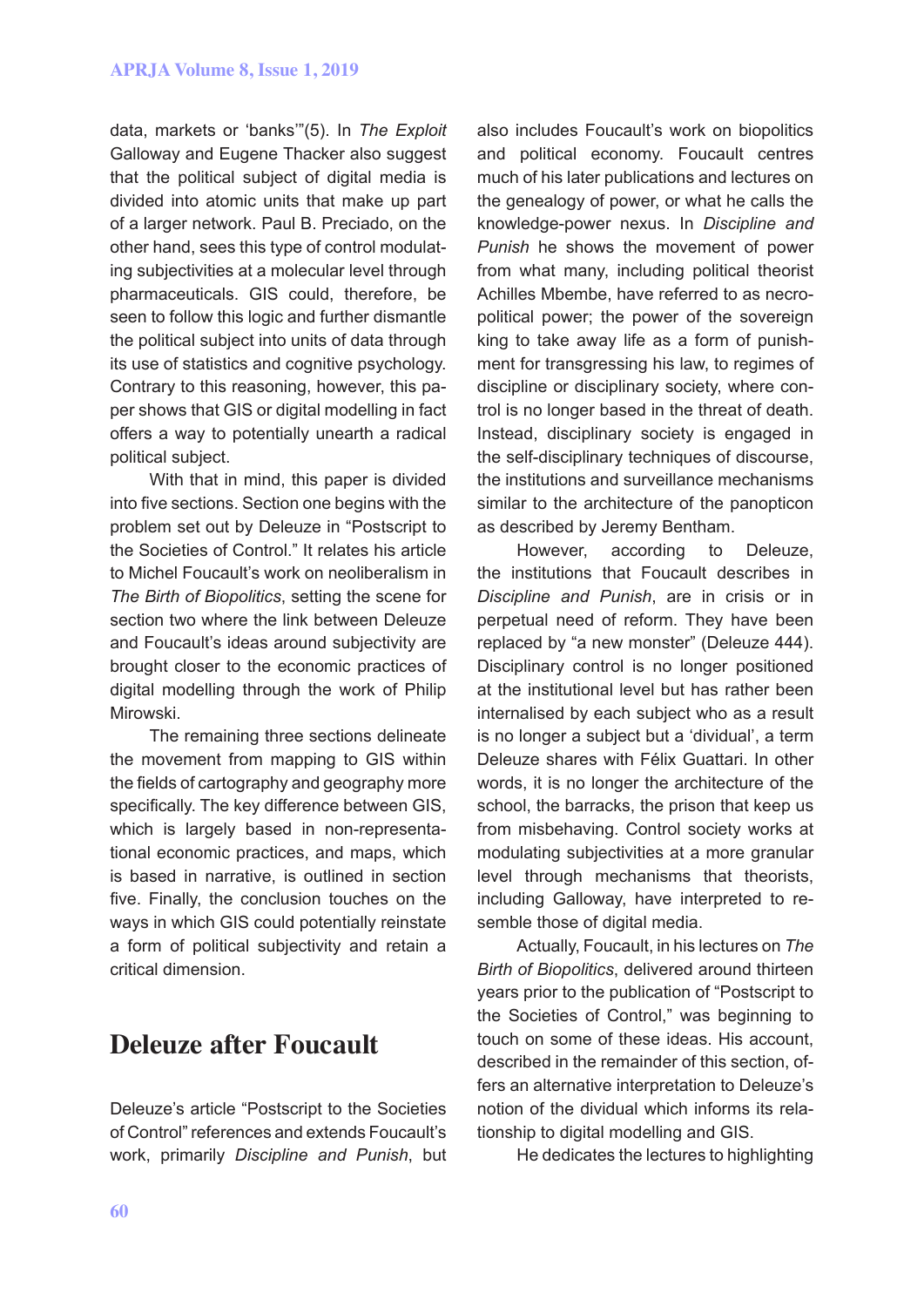the multiplicity of shifts within power or the art of government discussed above, the movement from punitive sovereignty, or necropolitical techniques of power, where the state assumes the role of what Foucault describes as "a cold monster" to what he describes as a more 'reasonable' form of power.

Under necro-political art of government the king was able to punish and kill while being answerable to no-one but the divine laws of God. Breaking the divine laws of God would force the sovereign to step down. However, as the mode of power shifts so too do the laws that govern it. If the necro-political king is only accountable to his subjects in relation to the divine laws, the sovereign of governmental reason is not accountable at all but rather limited by nature.

Under what Foucault refers to as the 'reasonable' *raison d'état* the sovereign has to negotiate their power with that of nature and its laws. The paradox, of course, is that one cannot reason with nature. It is in a sense the condition and the limit of rationality. Therefore, the laws of nature are supposedly imposed on the state. The latter is, of course, the fallacy that Foucault is exposing in the lecture.

In other words, the laws of nature, which are imposed on the state of the *raison d'état*, operate differently to the laws of God. Foucault explains,

> *To say that there is a de-facto limitation of governmental practice means that a government that ignores this limitation will not be an illegitimate, usurping government, but simply a clumsy, inadequate government that does not do the proper thing. (10)*

Put differently, breaking with the internal limitations of governmental reason will not render it illegitimate because these limitations are no longer juridical. Natural laws are

beyond the control and interpretation of any sovereign, man or subject.

Now as it happens the most effective form of rationality, which is used in order to calculate and make sense of the selflimitation of governmental reason, is political economy or the supposed natural laws of the self-regulation of the market. Foucault continues,

> *the intellectual instrument, the form of calculation and rationality that made possible the self-limitation of governmental reason as a de facto, general self-regulation […] is political economy (13).*

In fact, as he himself admits, all of Foucault's final lectures on biopolitics need to be understood through the lens of political economy and its tools such as economics. It is the intellectual apparatus born out of the *raison d'état* to enrich the state against its enemies.

Political economy, nonetheless, determines the success or the failure of government but does not illegitimate it. Governments can simply be mistaken by ignoring the new laws of nature, the laws of the market. A bad governor is not wicked but ignorant. Ignorance does not dissolve a government. The relationship between truth and self-limitation, however, is not about wisdom of rule such as that of the Machiavellian prince. In place of the wisdom of the prince, governments rely on economic experts "whose task is to tell the government what in truth the natural mechanisms are of what it is manipulating" (17).

It is the judgement of governmentality on success in opposition to legitimacy that pacifies the political subject and turns them into dividuals in Deleuze's terms. The issue, the reason governmentality is no longer judged for its legitimacy, and what troubles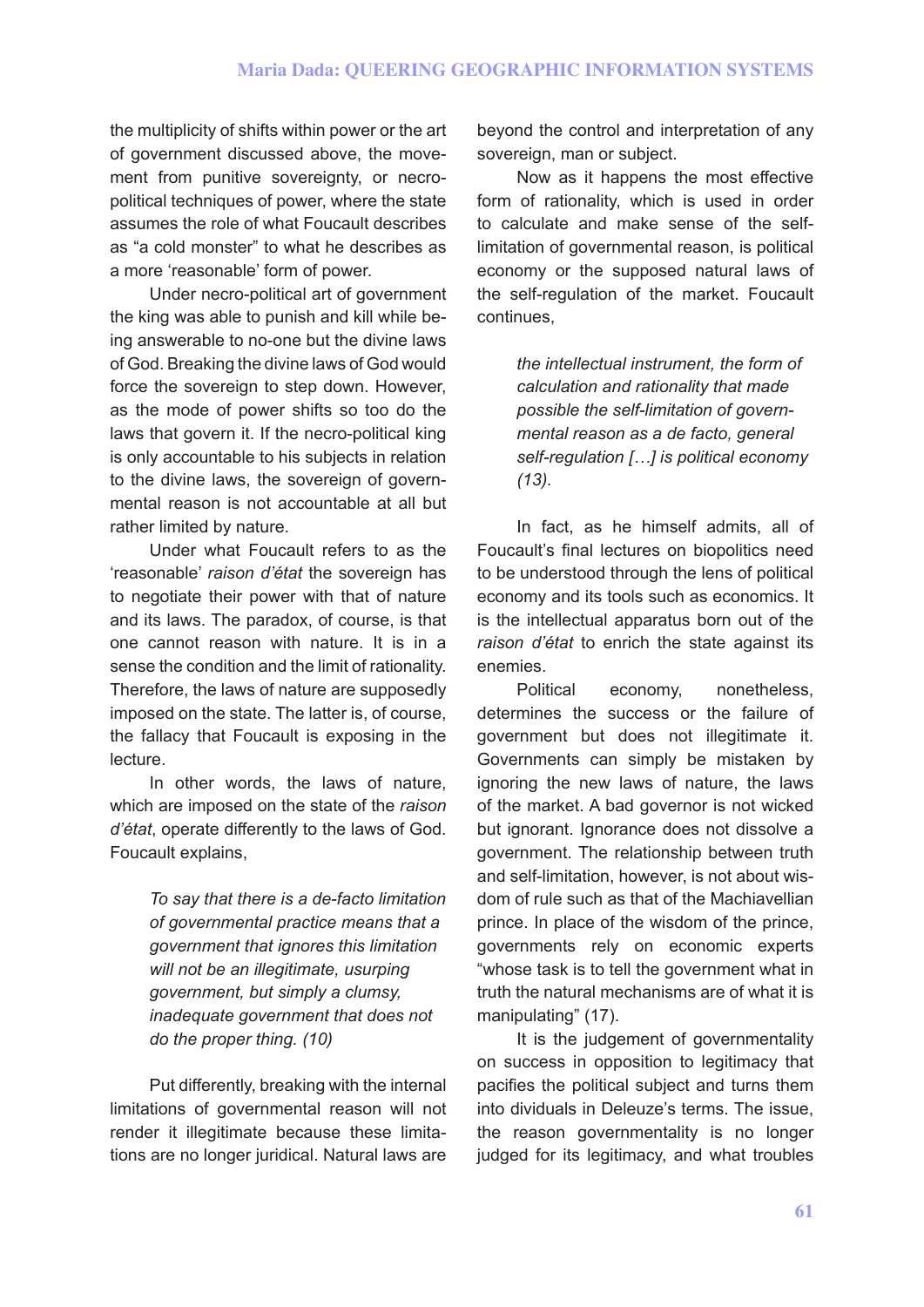Foucault, is that sovereignty and the law are no longer set in relation to citizens as subjects. The market, and its supposed natural laws, are now the medium between sovereign and subject.

The only means for the sovereign to govern its subjects is through the market and its economic experts. However, economics, the discipline of political economy that aims to understand the market remains agnostic to narrative, meaning and representation. It, therefore, reduces the subject into a market actor at best or a multitude of divided economics units in Deleuze's view, the dividual. The subject, through an economic understanding of the market, is nothing but a multitude of cogs in the system never united under a single rebellion against the king for instance.

### **The emergence of digital modelling**

The next section will look at the emergence of digital modelling within economics as neoliberal governmentality's means of making sense of, and therefore governing, the market by translating each of its elements into computable units of data for use in mathematical modelling or statistical mechanics.

According to Philip Mirowski, prior to the Second World War the rational choice, mathematical model-based economics that engulfs our current economic system was not the dominant discourse. Donald Mackenzie agrees,

> *Economics had developed in the eighteenth and nineteenth centuries predominantly as what the historian of economics Mary Morgan calls a "verbal tradition." Even as late as 1900, "there was relatively little mathematics,*

*statistics, or modelling contained in any economic work" (Mackenzie 7).* 

In fact, there wasn't a particular dominant form of economics. Mirowski insists, "there was no dominant orthodoxy in American economics prior to World War II, although the indigenous strain of American Institutionalism held some key strategic outposts at Columbia and Wisconsin" (Mirowski, *Machine Dreams* 190). Institutionalism was of the view that institutions played a major role in shaping the markets and encouraged the broader understanding of their role in such a process.

After the second world war in the 1950s the rise of the American economic model of laissez faire and the increasing availability of data fortified the link between mathematical modelling and the market. The relationship between the two fields was also influenced by the burgeoning field of Operations Research (hereafter OR) and the impact of the cold war's reinforcement of technical innovation.

Mirowski's claim is that mathematical and later digital models developed during the second world war fuelled the highly specialised new discipline of OR. OR is regarded as the predecessor to most computing disciplines. It is influenced by early inventors of the computer such as Charles Babbage. It was mostly invested, however, in the analysis and management of market-based decisionmaking, including but not limited to rational choice theory, a system for simulating or modelling social and economic behaviour within a market or market-like system, how market actors make market-based decisions. OR is often referred to as decision science or management science.

It is key in spawning academic disciplines such as game theory, cybernetics, cognitive science and even artificial intelligence all of which employ some form of digital and mathematical model.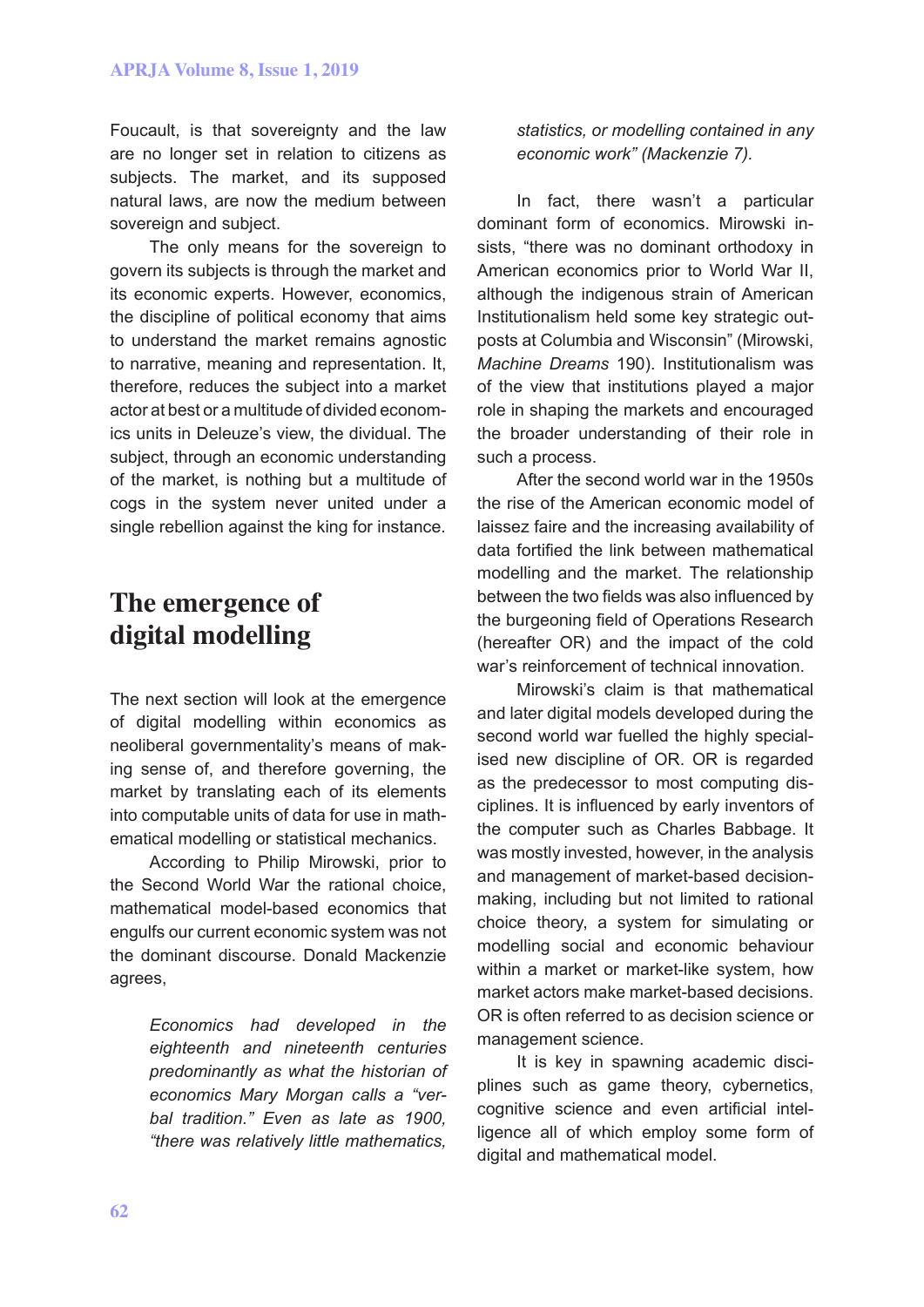Modelling allows these disciplines, and decision science more generally, to make economic sense of any element in a market or market-like system regardless of what that element is or how small it is. In other words, digital modelling is a means of determining the state of a market-like system through mathematical non-representational methods, methods that are not based in narrative or meaning but rather elements, actors, cogs and perhaps dividuals.

The next few sections will look at how the map, more specifically, as an apparatus of governance, has been transformed as a consequence of digital modelling, how global GIS comes to take over from the map as the new apparatus for a new style of governance, one that is based in non-representational economic principles.

#### **Necropolitics and the map**

This section will explore the significance of the map, and consequently the discipline of cartography, as an apparatus of necropolitical power, the power of the sovereign to take away life as a form of punishment for transgressing his law. It will show that necropolitical regimes are interested in maps in order to enforce taxes, voting patterns and population control and management. Maps, in that sense, are the performative utterance of sovereign space as the playing field for governmentality and power.

As mentioned in the introduction and as critical cartographers such as Denis Wood and James Scott have made evident, the map is a relatively recent apparatus dating back only to the 1500s. Its lineage coincides with that of the sovereign and state power. Prior to the 1500s few maps were created in the vein in which they were drawn under necro-political rule, to assign territory and

control borders. Most maps prior to 1500, including the oldest map that remains in existence, the clay "Babylonian world map" dating back to the 6th century BC, were created for cosmological speculation rather than territorial redistribution. The map as a measure and distribution of resources didn't begin until after the 1500s with examples of the Habsburg emperor Phillip II of Spain who commissioned surveys of his various possessions in differing territories.

As a matter of fact, very few maps have survived from the Greek, Roman or Medieval era. There are a lot of descriptions of maps and how to create them, including Ptolemy's Geography and the various different succeeding comments on it. However, what we know as the Geography was more often referred to as the 'cosmographia'. Ptolemy and his commentators such as the medieval scholar Al Khawarizmi intended to use maps in order to speculate on the known world. They did not survey it with the aim of dividing it up and creating zones.

In a sense, as Scott proclaims,

*The premodern state was, in many crucial respects, partially blind; it knew precious little about its subjects, their wealth, their landholdings and yields, their location, their very identity. It lacked anything like a detailed 'map' of its terrain and its people. (Scott 2)*

That is not to say that there weren't any map-like drawings conceived of to manage particular problems such as plans and drawings of cathedrals. Many of such drawings served as a form of inventory but none surveyed the many details of the land as the topographical maps by the time they were completed in the 20th century. They were more interested in the plan of a restricted area for a specific use. In many cases when map-like drawings did exist, such as the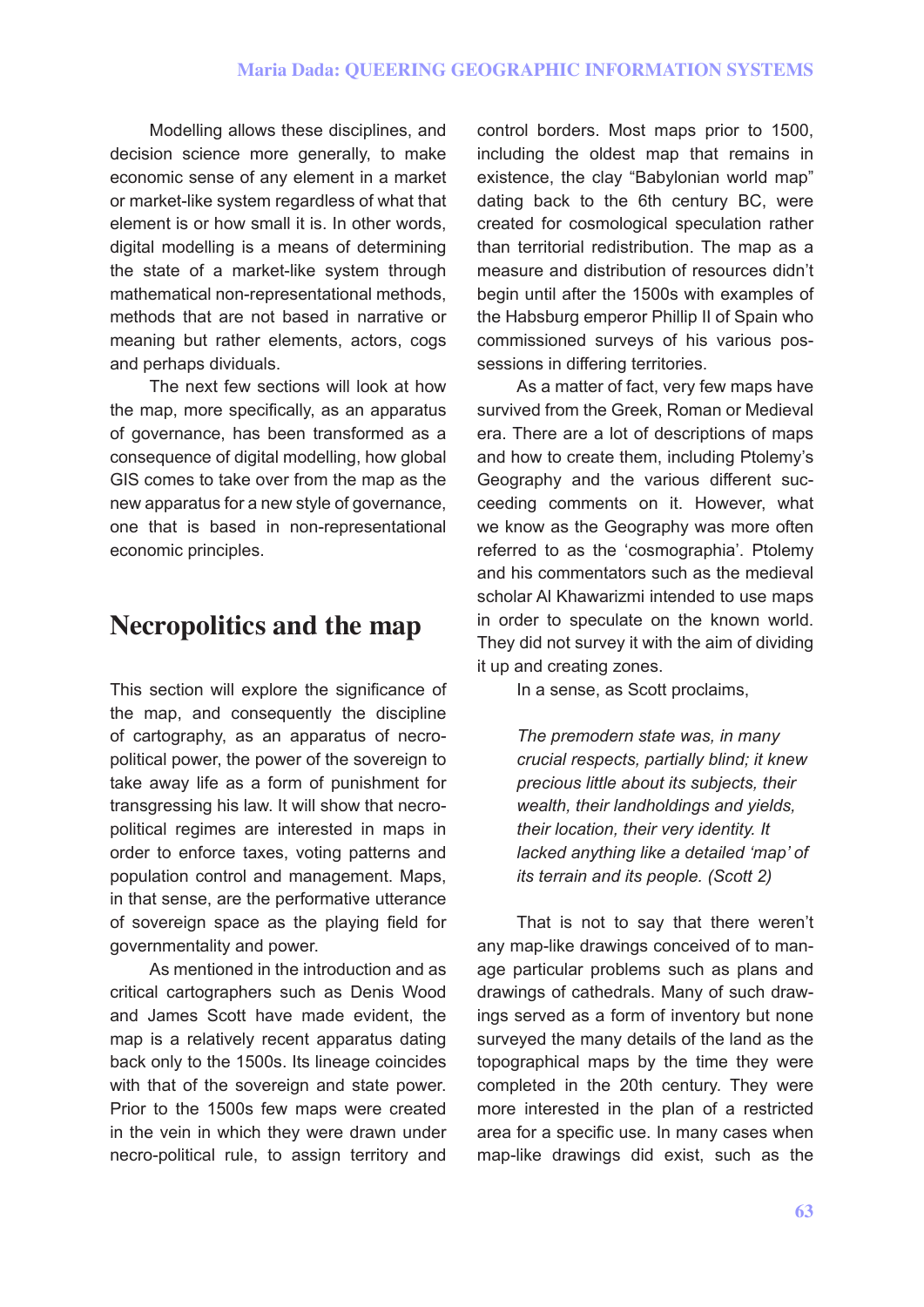Arabic *naqshah*, these graphical representations were not referred to as maps. In that sense, they are more akin to paintings. The structure of the modern map is fairly recent and it coincides with its paradigm of use.

Contemporary maps, that demarcate territory, didn't begin to appear until after the 1500s. Most heads of state around that time continued along the direction of mapping space, infrastructure and land under the sovereign's control. For instance, Jean-Baptiste Colbert, a minister of home affairs under Louis XIV, ordered the surveying and mapping of the whole of France in 1663.

The most extensive cartographic project occurred in France after the end of the conflict between Spain and France following the Treaty of the Pyrenees in 1659, a treaty that results in a joint commission to set the boundary between the duelling states. The boundary between Spain and France was instated as the first official boundary in Europe. Other notable boundaries were the result of the cartographic work of the Cassini family over four generations, the first trigonometric map regarded as a topographic land survey. Not to mention the fortification of the Sébastien le Presetre de Vauban country. Any institutional history book would point to multiple examples from European history and beyond of sovereigns ordering the surveying of their territory. Mapping was a key proponent of what Foucault would call disciplinary state sovereignty.

What is being proposed here is that the lineage of the emergence of the modern map coincides with the lineage of disciplinary society and necropolitical power. The bigger claim, however, is that the map is an artefact, a mode of writing, technology, that brings the state's territory, and therefore the extension of its power, into being. In other words, the map is responsible for the state's existence and vice versa. The state then goes on to affirm the map by insisting that it is a mere

representation of the earth's surface, hiding the performativity of the process of its own creation. In this sense, maps are an ontological claim of the existence of the state. The next section will delineate further the relationship between maps and the territory they demarcate.

### **Territory**

The geographer Stuart Elden dedicates his monograph *The Birth of Territory* to showing that the notion of 'territory' refers less to the land but rather more generally to the measure and extension of sovereign power. As such its meaning is mutable and based on the varying forms of sovereignty that appear throughout history. He claims,

> *Territory is not simply land, in the political-economic sense of rights of use, appropriation, and possession attached to a place; nor is it a narrowly political-strategic question that is closer to a notion of terrain. Territory comprises techniques for measuring land and controlling terrain. Measure and control—the technical and the legal— need to be thought alongside land and terrain. (Elden 322-323)*

The technical that Elden is referring to is synonymous with mapping techniques which, as I will show, later become modelling techniques taking over from the map's form of measurement. Maps allow a certain, representational grasp of the materiality of nature, its mountains, deserts and tundras, not to mention the way maps were used to impose divisions on the colonised. They delineate and sustain territory through national state narrative.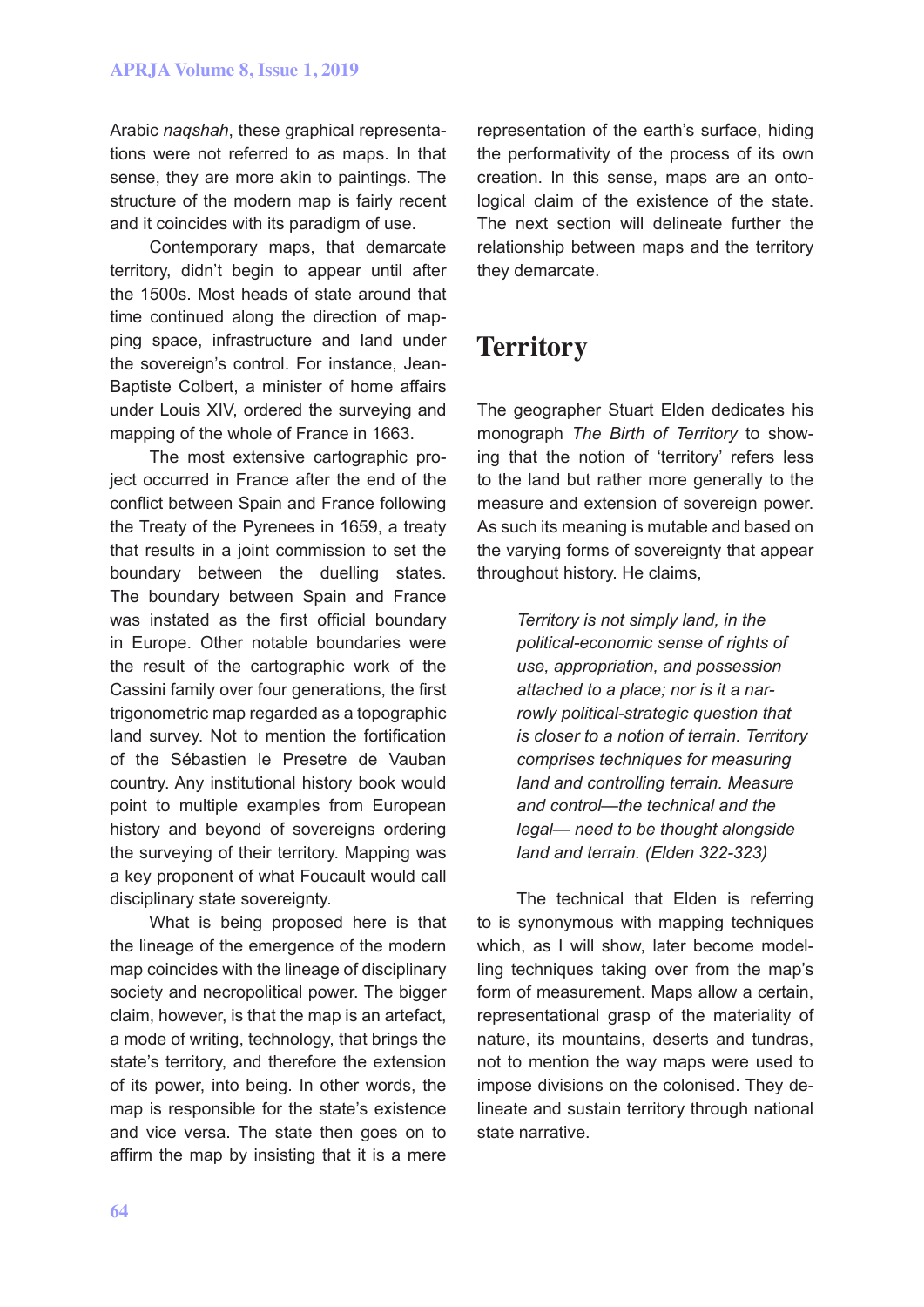At the moment, however, the state's stronghold on the map is weakening because the structure of the state and its institutions, as Deleuze professes, "is in crisis" (Deleuze 444). The state has not been eradicated, as such, but rather qualitatively transformed due to global geo-economic conditions and the neoliberal governmentality that has emerged. State territories have been reconfigured in response to global trade influence. These contemporary conditions do not abolish or confine state territories but rather produce new state spaces that are entangled in trade relations and new forms of competition. The institutional questions that concern the state no longer converge and in that respect as Neil Brenner makes clear in *New State Space* it might be misleading to speak of 'the state' as such. Indeed, this is Henri Lefebvre's point when in the 1970s he discusses the 'explosion of spaces,' a concept then only in its infant stage. The institutions, regulatory agencies and markets that comprise the state are no longer easily demarcated and in that sense are somehow in crisis.

The representational scalar vocabularies of the map have been ill equipped to describe the new geo-economic interdependencies, interdependencies that have come to demand a new style of governance where the market and economists intervene at every level. Consequently, the discipline of cartography becomes more detached from the practice of mapmaking in the traditional sense of drawing maps with pens, paper sheets and hand drawn projections. There is a decline in cartography in favour of a more economics-based and consequently nonrepresentational model and this logic runs parallel with the restructuring of territory and perhaps the state altogether.

In the digital era map making is more readily referred to as geographic information systems (GIS), surveying, city planning or real estate planning. Even drawn out

fields such as psychology and biology have become more akin to 'mapping' than cartography. The model, in its economic sense but also in a wider sense of mathematical modelling, expands the notion of territory without excluding previous formations of it. The difference between the two is a matter of temporal and geometric scale and the way that neoliberal governmentality operates at these varying scales.

Modelling is not restricted to physically observable phenomena such as Newtonian physics and geometry. For instance, the weather can be modelled in what is referred to as real time. In the same vein, modelling, stretches to cover many aspects of social and political life such as voting patterns, criminal offending patterns, the tax value of homes, bus routes, bike paths as well as consumer preference. And yet it doesn't exclude things like the modelling of farm land, roadblocks or other infrastructure. Mapping, on the other hand, operates only at the Newtonian scale, the observable and representational, and encompasses areas interpretable through signification and language, signs, semiotics etc. The next and final section will trace the lineage of GIS to show its links to economic practices.

# **GIS**

The story of the digital map in the1960s coincides with the emergence of computer modelling techniques, social econometrics and the infiltration of these practices into the field of geography. However, creating maps with computers in those days required sophisticated graphical mapping applications which didn't mature until much later. Even before their advent, however, computers were still modelling data for urban analysis.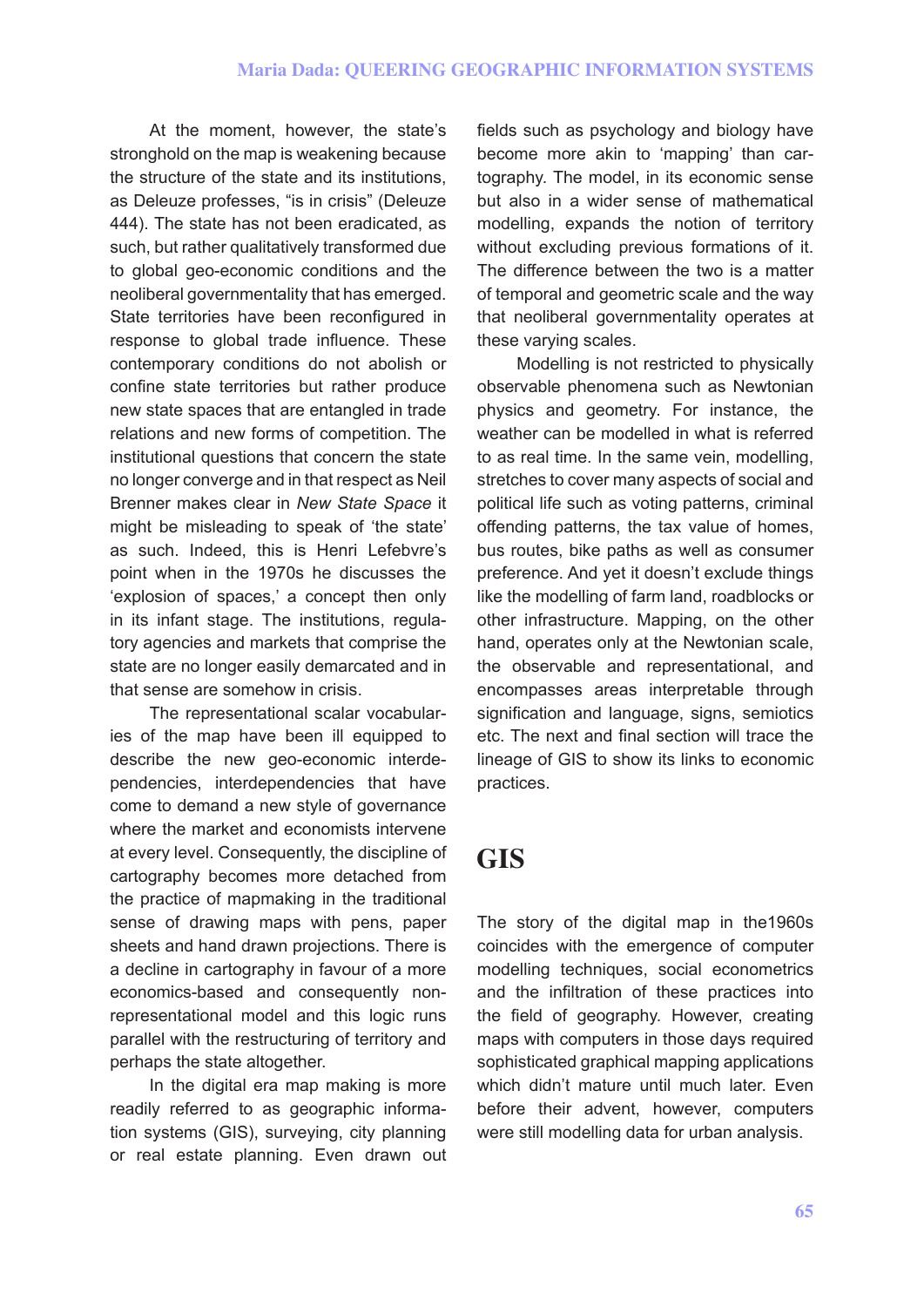#### **APRJA Volume 8, Issue 1, 2019**

In other words, the applications that later became the digital map didn't have a map to begin with. They were created in order to forecast population information for use by city officials, planners and businesses.

One of the first geographers to lay the grounds for the digital map was a scholar named Howard Fisher from Northwestern University. He founded the Laboratory for Computer Graphics and Spatial Analysis. Fisher began as an architect and then came to setting up a company that adapted factory methods to the creation of prefabricated houses only to see his company fail with the pressures of the Great Depression.

It was at Northwestern that Fisher appointed programmer Betty Benson to develop the Synagraphic Mapping System (hereafter SYMAP). Tensions were present between the mid-century cartographic community and Fisher's new practice of spatial analysis. However, for those wanting to see modelling enter the discipline of geography, the map was seen as a vehicle that would enable geography to rise and become a science.

Quantitative geography was quite different from its qualitative counterpart as it had more in common with that of economics or economic geography. So much was clear with the recruitment of William Warntz as associate director of the Laboratory of Computer Graphics and Spatial Analysis from his previous post as an economic geographer at Penn. He ended up working on the urban simulation routine called METROPOLIS which used SYMAP to create an animated cartography of Lansing, Michigan.

One of the first so-called digital maps was used to map urban blight in the Washington city of Spokane. The map looked nothing like a geographical map but was rather a graphical representation of population in the aid of control. Most of the research in early digital mapping which was later to become the now extensive field of GIS was



**Figure 1: A map produced by Carl Steinitz while at MIT in the mid-1960s called "The Principle Local Activity of a Place."**

funded by business groups such as the Ford Foundation. The so-called maps, such as the OXAV and SYMAP were complex and had their own symbols with an accompanied user manual that explains how they were to be interpreted. None had a drawing of a terrain or land.

It was only through the work of Warntz, his experience as an economic geographer and his work on urban simulation routines, not to mention the remainder of the money from the Ford Foundation that SYMAP's drawings began to resemble geographical maps. And even when this occurred it was only in order to simplify the display and reading of population data so that a layman would be able to interpret the results.

The point is that much of what is referred to as GIS is based in the mathematical modelling techniques that come out of economics and various forms of marketbased decision theory, techniques that are largely quantitative, non-representational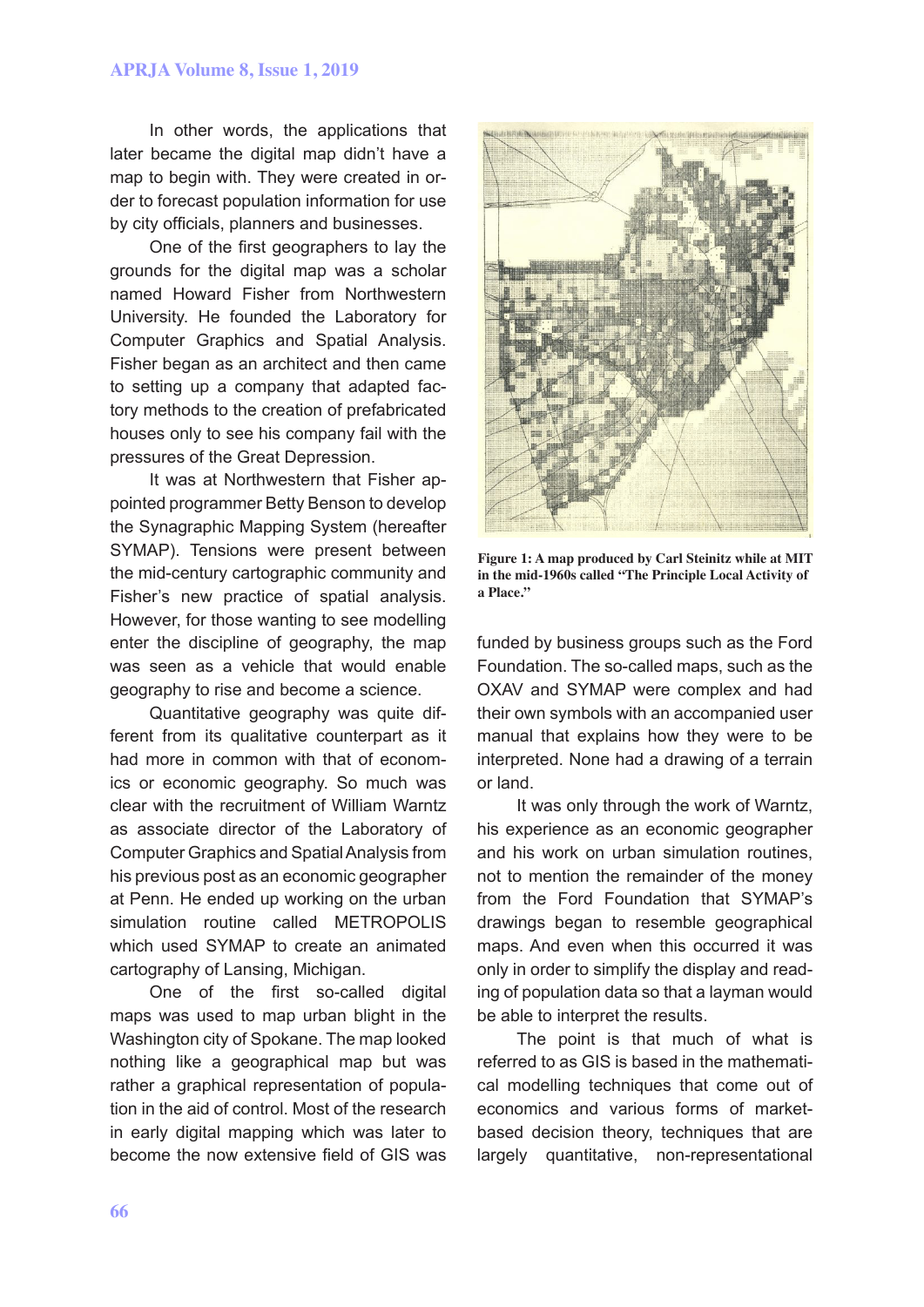and adhere to a particular style of governance. And yet, GIS, like its predecessor the map, remains the performative utterance of a territory that can only be known through the model itself, a model that is supposedly non-representational. As Michel Callon and Donald Mackenzie claim, despite being able to make do without the representational idiom, models remain performative within the world that constructs them.

# **Conclusion**

A remarkable difference between maps and models is that maps as descriptors of the earth's surface contain graphical visualisations that rely on imaging hermeneutics and the application of signification or meaning. Simply put, they are comprised of signs, the lines of the borders as signifier to the territory as signified. The interpretation of the map is a function of power and society as it relates to the way the map is drawn. Nonetheless, its value as a representation creates a kind of regulative fiction where the becoming of state territory is sustained socially through national narratives.

In other words, the national discourse constructs and maintains the identity of the state as that which is acted out by the performative utterance of the map. The question of resistance becomes one of manoeuvring through normative frameworks.

Digital models, on the other hand, may have simulations, executions of the models, that resemble maps or take the form of representations and visualisations but primarily they are mathematical entities, quantifiable and statistical. They divide their subject into manageable units that are not primarily representational.

However, and this is what the paper will conclude on, this does not mean that

they lack the capacity to generate narrative. Studies by computational media pioneer Fox D. Harrell show that there are alternative ways to engage computational modelling. With the help of computational and algebraic linguistics, Harrell aims to derive meaning from what is otherwise viewed as structural and numerical datasets, datasets that drive many computational models.

For example, with the *Advanced Identity Representation* (hereafter AIR) *vatar Platform* Harrell constructs a system that reveals patterns in various modelled virtual identities. *AIRvatar* helps reveal the meanings behind a system, and consequently its biases, of which model and dataset creators may or may not have been aware. As a platform it has been instrumental in the discovery of statistical patterns of race and gender discrimination in video games.

Harrell has also been looking into alternatives to economic modelling in social media, models that do not assume all actors to be motivated by economic decisions. In the online interactive game *Chimera: Gatekeeper* Harrell constructs a dataset that attempts and maintains the fluidity of the user's identity in relation to the changing context of the interactive narrative.

What Harrell's experiments show is that algebraic linguistics could be used to read meaning into the so-called dividual elements of data that models produce and manipulate. Doing so would enable a type of critique or resistance to the territorialisation by various model structures. A map describes only what is seen on the surface of the body of sovereign territory. Models on the other hand extend their performativity deep into the crust, tracing ecologies and patterns wherever they may be found. However, by reading meaning into these patterns and datasets there is no reason why critical GIS practitioners could not continue to construct an extensive critical discourse and practice.